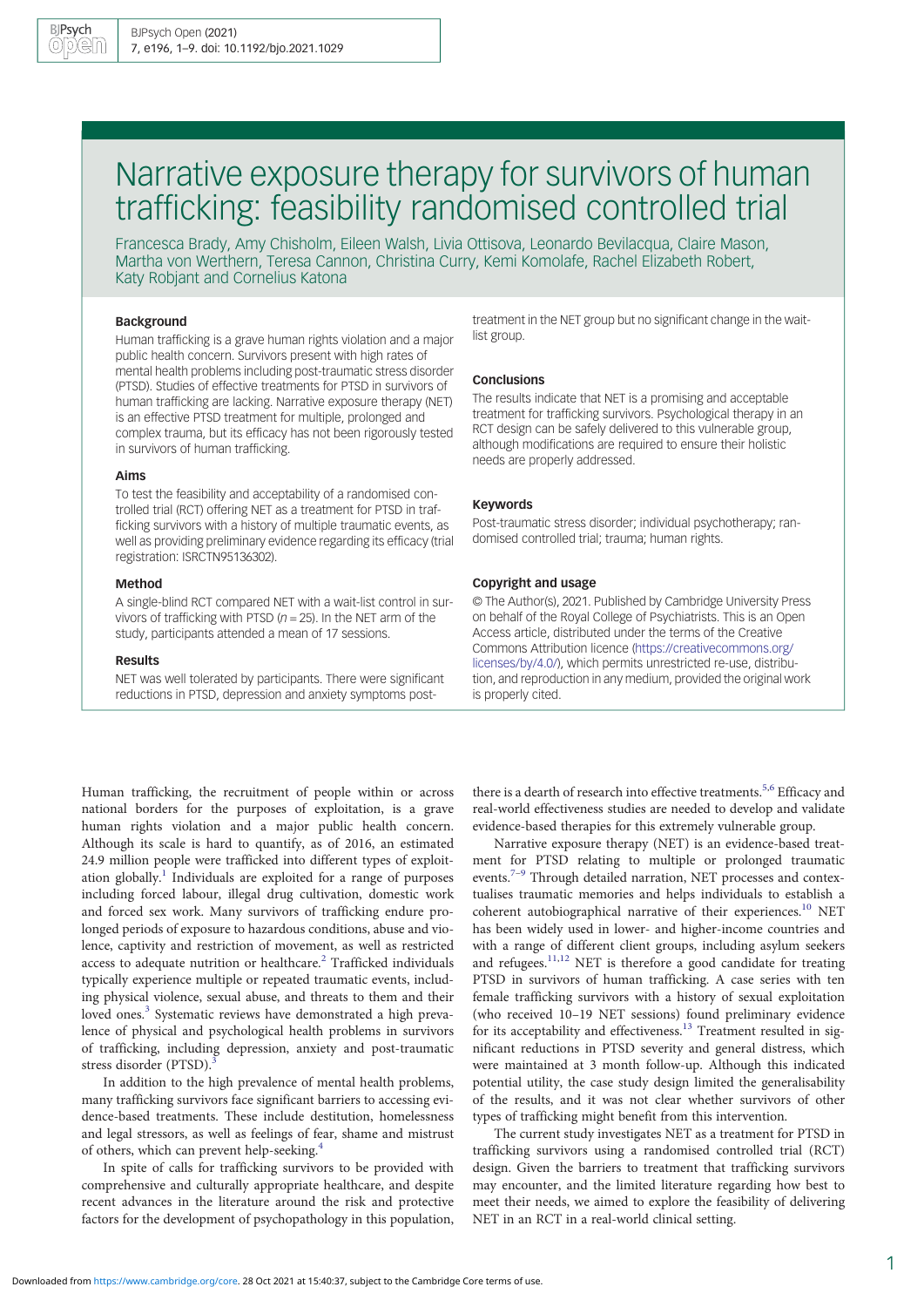# Aims of this study

The primary aim of the study was to explore the feasibility of conducting an RCT investigating the effectiveness of NET in treating PTSD in survivors of trafficking. The study was designed to:

- (a) explore the acceptability and feasibility of delivering NET to this population within an RCT;
- (b) evaluate the process of recruitment and randomisation and the acceptability of including a wait-list control;
- (c) determine the feasibility of delivering psychological therapy in the absence of specific additional provision of practical support.

Our secondary aim was to investigate the effectiveness of NET in reducing PTSD, depression and anxiety symptoms in trafficking survivors.

As a feasibility study, the sample was potentially insufficiently powered; however, the study was designed to examine the feasibility of testing whether participants receiving NET would show a greater reduction in their PTSD symptoms (clinician-assessed and selfreported symptoms) and in any comorbid symptoms of depression and anxiety compared with those in the wait-list group.

## Method

# Trial design

The trial was a single-centre, blinded, two-armed feasibility RCT with parallel groups: NET and wait-list control (trial registration: ISRCTN95136302).

# **Participants**

Participants were survivors of trafficking (involving various or multiple forms of exploitation) with a diagnosis of PTSD. Treatment was offered by therapists working at a UK-based charity providing specialist care to individuals who have experienced human rights abuses. This includes psychological therapy, as part of a holistic model of integrated care including legal protection, counter-trafficking safeguarding support, housing and welfare advice, and access to educational and social inclusion activities.

Participants were recruited between May 2017 and September 2018 via two pathways (Fig. 1). They were either existing clients of the charity and in receipt of the organisational model of care, or referred by external professionals specifically to receive psychological treatment within the trial (i.e. 'trial-only' participants) without access to other aspects of the organisation's support.

All potential participants referred to the study were invited to attend an assessment appointment with a trial therapist. Participants were not offered any incentive for participating in the trial. Travel expenses were reimbursed.

Inclusion criteria were kept as broad as possible: adult survivors of trafficking meeting DSM-5 diagnostic criteria for PTSD;<sup>[14](#page-8-0)</sup> not having received any type of trauma-focused therapy previously; and willing to engage in NET. Exclusion criteria included: recent suicide attempt or persistent severe self-harm; significant and frequent substance misuse; severe preoccupation with social or legal issues that would interfere with engagement in regular therapy sessions; facing imminent removal from the UK; or currently in a situation of abuse or exploitation.

Fifty-five individuals were assessed for trial suitability during a face-to-face assessment with a clinician; 26 met the study inclusion criteria and gave informed consent to participate. One individual was not progressed in the study owing to instability in their circumstances arising following assessment [\(Fig. 3](#page-4-0)). Twenty-five participants were randomly assigned to receive NET immediately  $(n = 15)$  or to a wait-list control group  $(n = 10)$ . In total, 13



participants completed NET, and seven completed the waiting period (and post-wait assessments). [Table 1](#page-4-0) shows the sociodemographic variables of the sample at the point of randomisation and the 'main' types of trafficking experienced by participants (selfidentified). Many had experienced multiple forms of exploitation or other traumatic experiences at various points in their life. All participants completed the Life Events Checklist<sup>[15](#page-8-0)</sup> as part of their assessment and reported a range of traumatic experiences both within and beyond their experiences of trafficking, including sexual violence, physical assault and witnessing the death of a family member or significant other. However, all participants identified the traumas associated with their period of trafficking as among the primary traumatic experiences that they wanted to address in treatment.

# Outcome measures

The main clinical outcome in the study was overall PTSD symptom severity, measured through a clinician-administered diagnostic assessment and a self-report scale.

The Clinician-Administered PTSD Scale  $(CAPS-5)^{16}$  $(CAPS-5)^{16}$  $(CAPS-5)^{16}$  is the 'gold-standard' clinician-administered structured diagnostic interview for PTSD. Items are rated from 0 (absent) to 4 (extreme/incapacitating) with a maximum possible score of 80. Different cut-offs have previously been suggested to indicate clinically significant change on the CAPS-5.[17](#page-8-0) Given our small sample size and the relatively high variability in scores, we deemed it inappropriate to apply a very stringent method of assessing reliable change (two standard deviations from the mean) and instead used Halvorsen's<sup>[17](#page-8-0)</sup> other suggested method: a change of >30% from baseline score.

The PTSD Checklist for DSM-5  $(PCL-5)^{18}$  is a 20-item selfreport measure of PTSD symptom severity. Items are rated from 0 (not at all) to 4 (extremely) based on the frequency or impact of the symptom. A sum score was calculated for PTSD severity (maximum score = 80). Suggested clinical cut-offs for this measure are scores of 31−33.[19](#page-8-0) As participants had experienced multiple traumatic or difficult life experiences, they were reminded to focus on the main traumatic experiences that they had previously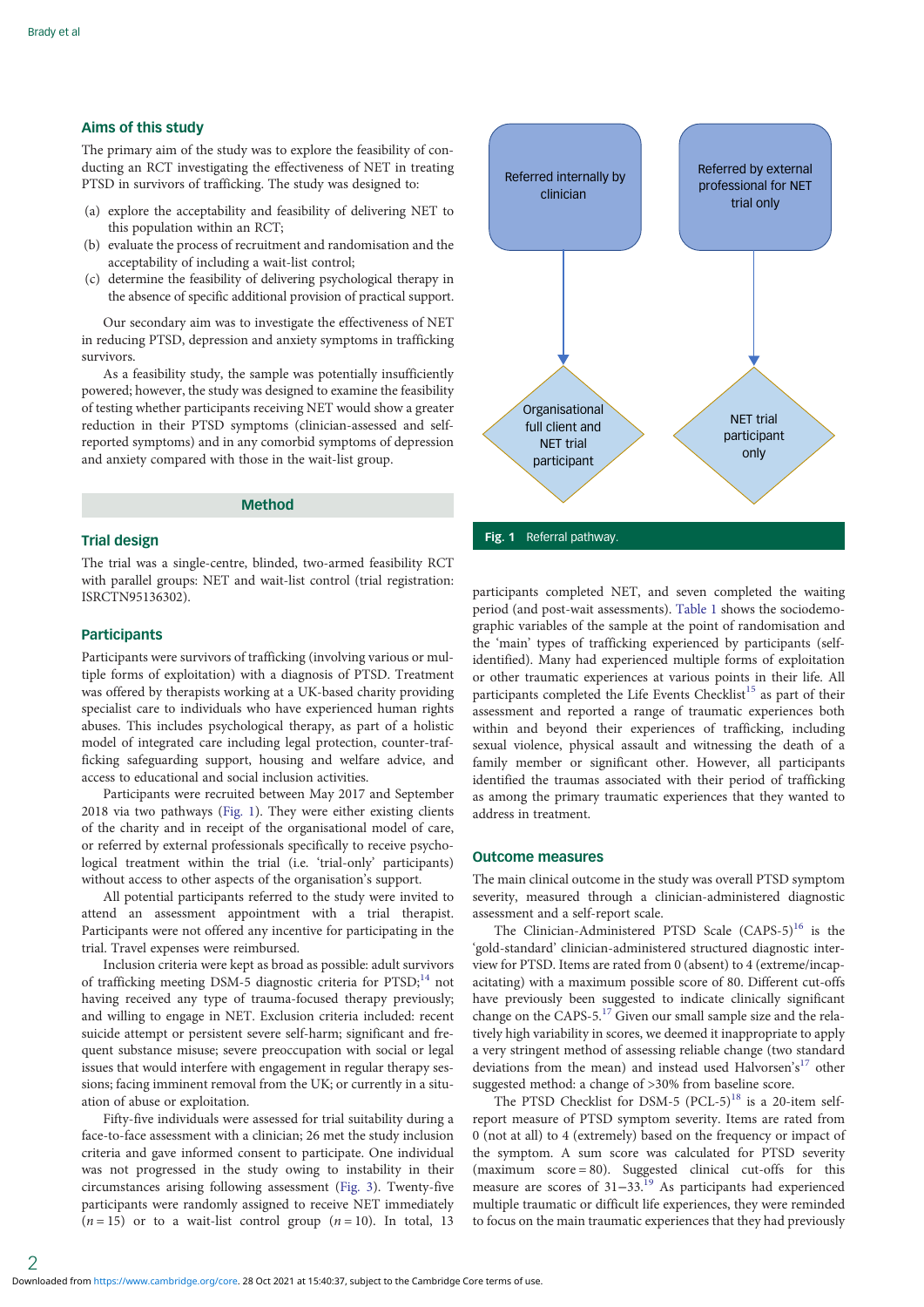

Fig. 2 Study procedure.

identified during completion of their psychological and CAPS-5 assessments when providing their responses to the PCL-5.

#### Secondary clinical outcome measures

The Shutdown Dissociation Scale (Shu-Dis)<sup>[20](#page-8-0)</sup> is a 13-item measure of the physical signs of dissociation. This measure was included because of its clinical utility in NET, as it indicates the potential likelihood of dissociation, as well as common signs and symptoms that will need to be managed and addressed during therapy. Items are scored from 0 (not at all) to 3 (several times a week/often) depending on the current frequency of symptoms. A sum score was calculated for dissociation severity (maximum score = 39).

The Patient Health Questionnaire  $(PHQ-9)^{21}$  and the Generalized Anxiety Disorder Scale  $(GAD-7)^{22}$  $(GAD-7)^{22}$  $(GAD-7)^{22}$  are, respectively, a nine-item measure of depression and a seven-item measure of anxiety severity. They are both widely used and have been validated. Items are scored from 0 (not at all) to 3 (nearly every day). A sum score was calculated for symptom severity (depression maximum  $score = 27$ ; anxiety maximum  $score = 21$ .

## Procedure

This trial was designed to comply with the ethical standards of the relevant national and institutional committees on human

experimentation (and with the Helsinki Declaration of 1975, as revised in 2008). The study was approved by the ethics committee of University College London (813/002). The procedure is summarised in Fig. 2.

In view of their past experiences of exploitation, ensuring participants could give informed (written) consent was crucial. Participants were provided with detailed verbal and written information, with professionally trained interpreter assistance where required. Multiple opportunities to withdraw consent were provided prior to commencing and during the study.

After diagnostic assessment and completion of baseline outcome measures, a research assistant randomised participants to either trial condition using a virtual coin toss programme. Clinical outcome measures were collected at baseline (pre-treatment), midway through treatment or the wait-list period, and at the end of treatment or the wait-list period. Standardised translations of the outcome measures were not consistently available in all languages required by participants. Interpreters were therefore used to complete standardised outcome measures where required. Participants randomised to the wait-list condition were offered NET after the study had concluded.

The aim was for all assessors working on the study to remain blind to allocation throughout the trial. Individuals allocated to the wait-list waited for 5 months before being reassessed and offered NET.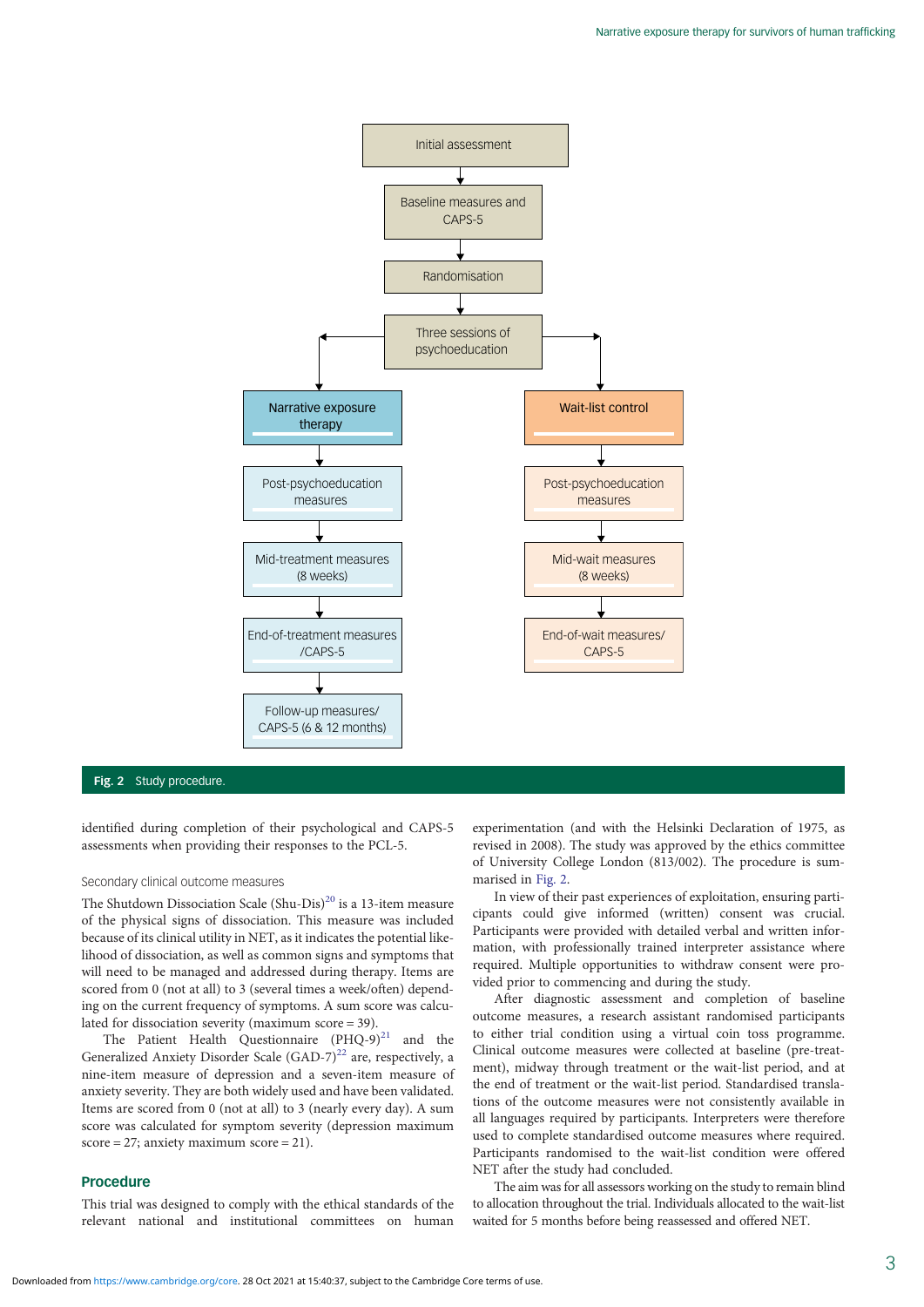# Intervention

Irrespective of treatment condition, each participant was initially offered three sessions of protocolised psychoeducation about PTSD symptoms and symptom management strategies (broadly similar to that described in previous literature<sup>[23](#page-8-0)</sup>). The standard NET proto-col suggests only one session of psychoeducation.<sup>8,[9](#page-8-0)</sup> However, given the high clinical need of this population, we offered three sessions to increase the safety and acceptability of the waiting period for those randomised to the wait-list condition. Psychoeducation sessions were delivered by NET therapists and trained assistant psychologists. Interpreters were used where required. Participants then entered either the wait-list or the intervention phase.

NET sessions were delivered by seven female psychological therapists (six clinical psychologists and one psychotherapist); all had training and prior experience in working with survivors of trafficking and in delivering NET (trained by F.B., E.W. and K.R. and supervised by F.B. and E.W.). Treatment fidelity was monitored through the recording of therapy sessions and regular case supervision by clinical psychologists with extensive experience of NET. Sessions lasted 90 to 120 min and were offered on a weekly basis.

The first session of NET involved co-construction of a lifeline, in which the participant and the therapist construct a chronological overview of the events of the participant's life, including traumatic experiences.<sup>8,9</sup> A therapy plan was then constructed collaboratively, taking into account the maximum number of 20 sessions available as dictated by the study protocol. This maximum number was agreed on by the authors in line with guidance provided by a clinician with expertise in NET (K.R.) and the available clinical resources. As directed by the NET manual, the majority of time in sessions was spent on facilitation of the participant's detailed narration of their traumatic experiences to 'process' the trauma memory, facilitate attachment repair, and make meaning of their traumatic and adverse experiences. Where time permitted, positive life events were also explored. A written narrative was created following the therapy sessions; this was read back and given to participants in the final therapy session.

Owing to the potential for instability or changes in the participants' social and legal circumstances, a maximum of four additional non-NET sessions were also available for therapists to offer at their discretion to address any urgent or risk issues arising during treatment (see Results section).

## **Feasibility**

The study was intended to explore the feasibility of implementing a subsequent RCT. Our decision-making was informed by feasibility trial evaluation guidelines known as the ADePT Framework.<sup>[24](#page-8-0)</sup> Accordingly, we considered barriers to a large-scale trial, amendments needed to improve the success of a follow-on RCT, and the practicality of addressing these. These questions were considered in determining whether a follow-on RCT would be (a) feasible, (b) feasible with amendments or (c) not feasible.

## Data analysis

To investigate any change between pre-treatment and post-treatment across the intervention and the control group, we ran analyses of covariance (ANCOVA) for each outcome measure while controlling for baseline levels (in line with previous studies<sup>25,26</sup>).

# Results

# **Feasibility**

The ADePT framework<sup>24</sup> was used to evaluate the feasibility outcomes of the study.

Details of participant flow and retention are shown in [Fig. 3](#page-4-0). Initially, we aimed to recruit 30 participants for the trial. Ultimately, 55 people were assessed, but 29 individuals did not meet the inclusion criteria for the following reasons: not having a diagnosis of PTSD ( $n = 10$ ); not attending appointment(s) ( $n = 4$ ); in crisis/high suicide risk  $(n = 2)$ ; previously received traumafocused therapy  $(n = 2)$ ; preoccupation with instability in social or legal circumstances ( $n = 1$ ); or still in exploitation ( $n = 1$ , necessary safeguarding procedures were followed). A further nine individuals met the inclusion criteria but declined to participate in the study for the following reasons: not wanting to engage in trauma-focused therapy at the time  $(n = 7)$ ; not willing to travel for appointments  $(n = 1)$ ; and not consenting to recording of therapy sessions  $(n = 1)$ . Trial recruitment took longer than expected (approximately 16 months) and had to be concluded before the target number of 30 participants had been recruited. However, recruitment was sufficient overall to enable evaluation of feasibility.

Randomisation did not yield equal allocation across the two groups. There were also some notable group differences in the distribution of other participant characteristics, including whether the participant was an English speaker, and in terms of country of origin.

Overall, retention in both arms of the trial was acceptable. Within the NET group, one individual discovered that she was in the advanced stages of pregnancy soon after allocation. It was not feasible for her to receive a full course of treatment, so she was withdrawn from the study. One individual dropped out of therapy after eight sessions, stating that they no longer wanted to engage in trauma-focused therapy. All other participants in the NET group  $(n = 13)$  completed NET.

In the wait-list group, one participant was removed from the trial before the end of the waiting period owing to a significant increase in their risk of suicide. The remaining participants in the wait-list group completed the waiting period. However, two participants dropped out of the study at the point of post-wait assessment, owing to a deterioration in their physical health, and were therefore lost to follow-up. The remaining participants in the wait-list group were offered the opportunity to receive NET, and all took up this offer.

## Protocol adherence

Overall, the procedures set in place at the outset worked well during the study. Outlined below are the key areas of the protocol where significant challenges arose.

# Intervention

NET was generally perceived by participants to be an appropriate and acceptable treatment for their psychological difficulties. However, seven individuals declined to take part in the study because they did not feel ready to engage in a trauma-focused intervention at the point it was offered. One individual dropped out during therapy, citing the same reason. The reasons behind these decisions mostly related to feeling too unsettled in their social circumstances to focus on trauma therapy.

In all but one case, NET was delivered within the anticipated time frame of a maximum of 20 sessions (range 13–26 sessions). No substantial issues arose with regards to therapist adherence to the treatment model. Participants received a mean of 17 sessions of NET  $(s.d. = 4.07)$  across a mean of 220.6 days  $(s.d. = 65.27;$ approximately 7.4 months). This timeframe was longer than the 5–6 months anticipated. The main contributing factor to this was the varied regularity in session attendance, with a mean of 2.5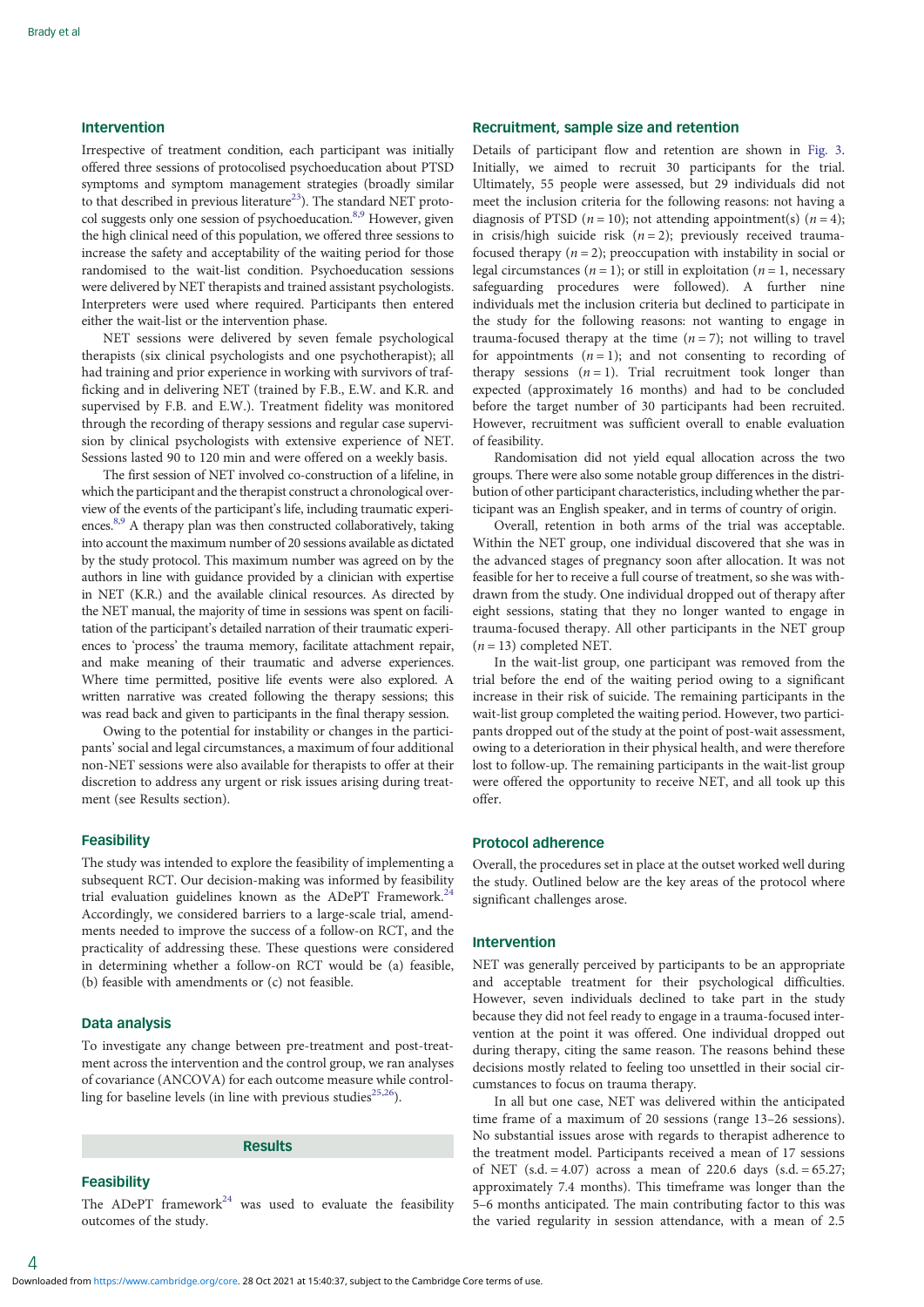<span id="page-4-0"></span>

#### Fig. 3 CONSORT participant flow diagram.

| Demographic characteristics of sample (at baseline) N (%) or<br>Table 1<br>mean (s.d.) |                       |                        |
|----------------------------------------------------------------------------------------|-----------------------|------------------------|
|                                                                                        | NET ( $n = 15$ )      | Wait-list ( $n = 10$ ) |
| Variables                                                                              | N(%)                  | N(%)                   |
| Sex                                                                                    |                       |                        |
| Male                                                                                   | 4(26.66)              | 2(20.00)               |
| Female                                                                                 | 11(73.3)              | 8 (80.00)              |
| Interpreter required                                                                   | 5(33.33)              | 7(70.00)               |
| Asylum status                                                                          |                       |                        |
| Refugee status or leave to<br>remain                                                   | 2(13.33)              | 3(30.00)               |
| Asylum seeker                                                                          | 12 (80.00)            | 7 (70.00)              |
| Appeal rights exhausted                                                                | 1(6.66)               | 0(0)                   |
| Primary type of exploitation                                                           |                       |                        |
| Sexual exploitation                                                                    | 8 (53.33)             | 7(70.00)               |
| Forced labour                                                                          | 4(26.66)              | 2(20.00)               |
| Domestic servitude                                                                     | 2(13.33)              | 1(10.00)               |
| Other                                                                                  | 1(6.66)               | 0(0)                   |
| Country of origin                                                                      |                       |                        |
| Nigeria                                                                                | 7(46.66)              | 0(0)                   |
| Albania                                                                                | 3(20.00)              | 6(60.00)               |
| India                                                                                  | 1(6.66)               | 1(10.00)               |
| Nepal                                                                                  | 1(6.66)               | 0(0)                   |
| Vietnam                                                                                | 1(6.66)               | O(0)                   |
| China                                                                                  | 1(6.66)               | 1(10.00)               |
| South Africa                                                                           | 0(0)                  | 1(10.00)               |
| Kenya                                                                                  | (0)                   | 1(10.00)               |
| Philippines                                                                            | 1(6.66)               | O(0)                   |
| Trial-only participants                                                                | 8 (53.33)             | 6(60.00)               |
| Mean age at start of trial                                                             | 26.73 years (s.d. $=$ | 32.8 years $(s.d. =$   |
|                                                                                        | 9.35                  | 10.96                  |

cancelled or non-attended sessions (range = 0–9) per participant over the course of therapy.

To ensure that we could fulfil the recruitment aims of the study, the trial included participants who were not able to access holistic support from the organisation to address other practical needs (owing to capacity limitations across the organisation). Many of these 'trial-only' participants had significant legal and social needs, but few had regular access to support agencies who could provide robust assistance with these issues.

Of those who completed NET, 'trial-only' participants  $(n = 6)$ received a mean of 2.67 (s.d. = 2.07) additional sessions to address other problems (such as newly arising legal and social problems, risk or mental health crises), compared with 1.71 (s.d. = 1.70) for those who had access to holistic support through the organisation  $(n=7)$ . The range was 0–5 across both groups. In the absence of other sources of support, therapists anecdotally reported needing to engage in other advocacy activities for participants, including preparing clinical letters in relation to immigration or housing issues. The importance of offering holistic support alongside psychological therapy is explored in more detail in the Discussion section.

# Assessments and data collection

The measures used appeared to be acceptable for participants and provided useful information about key clinical outcomes. Assessments of participants' PTSD symptoms necessitated speaking about their trauma. Assessments were conducted by trained clinicians who could support participants if they became emotionally distressed. This procedure should be maintained for any future trial, given the extent of participants' trauma histories.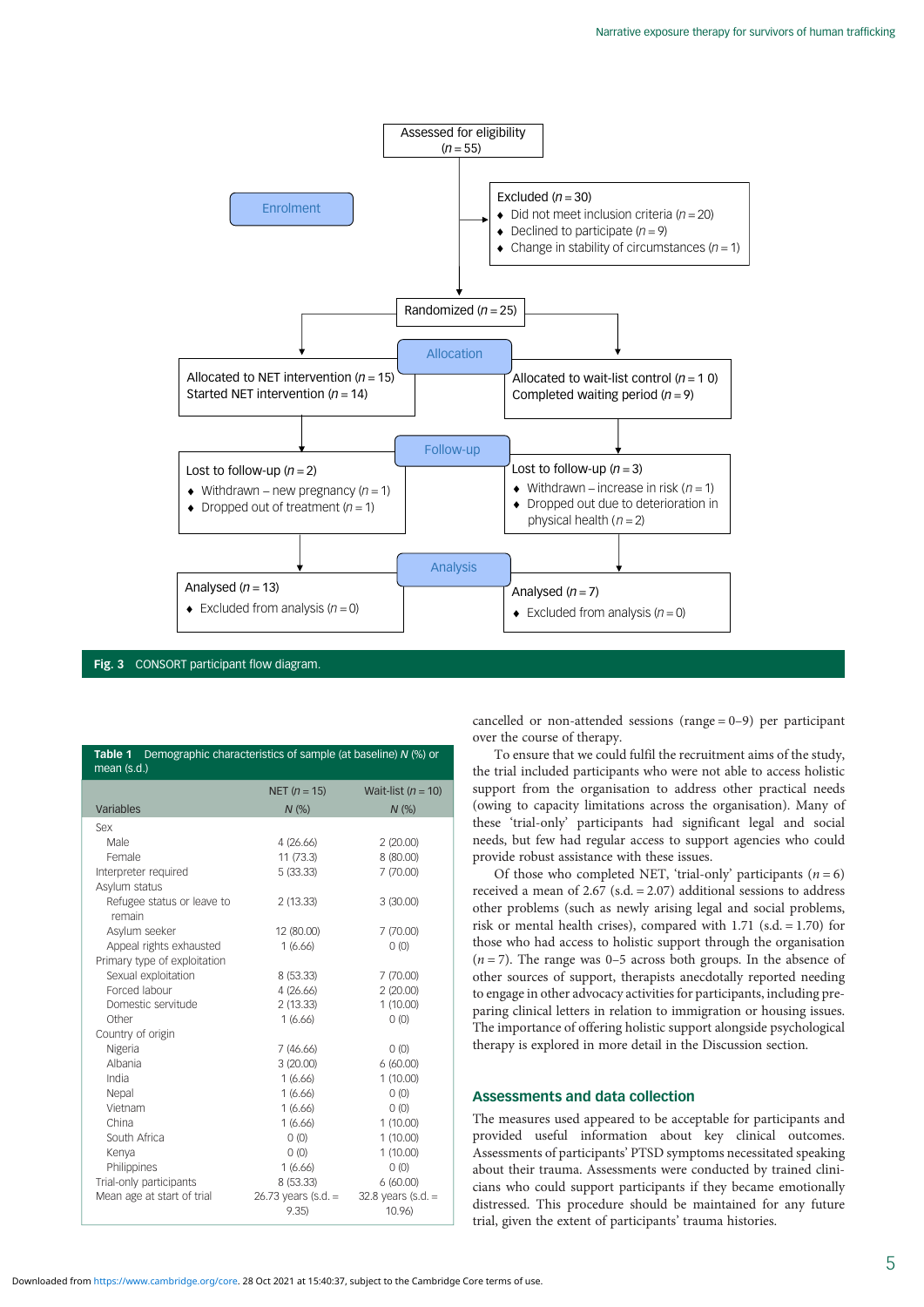

Not all assessments were completed at all time points. Some participants dropped out because of a change in their circumstances. Some reported finding the length of assessment appointments and the number of assessments challenging. At times, participants did not prioritise attending these appointments, particularly in the follow-up period, once treatment was complete. Proactive engagement from the research team was required to encourage individuals to attend assessments. Despite these efforts, there were some delays or gaps in data collection, and some participants were lost to follow-up. No financial incentives were offered in this study. However, future studies should consider offering small financial or other incentives for participants to reimburse them for the time spent attending research assessments. This would recognise the vital contribution of the survivors to the research and hopefully improve data completeness.

## Adherence to blinding

The study research coordinator attempted to keep clinicians conducting assessments and outcome measures blind throughout the trial to minimise bias risk. Maintaining blinding was difficult within a small clinical team, and was a particular challenge because of the organisation's regular work activities, which sometimes resulted in a therapist having clinical contact with participants for non-trial reasons. Unblinding therefore occurred in several cases, either 'accidentally' (e.g. the assessor had encountered the participant attending for a therapy appointment) or because the participant made a disclosure during an assessment session, despite being asked not to do so. Larger-scale studies would benefit from having dedicated trial therapists or assessors to facilitate blinding adherence.

# Clinical outcomes

Given that this was a feasibility study with only a small sample and some missing data, we analysed completer data rather than performing an intention-to-treat (ITT) analysis. We would recommend that future full-scale RCTs are sufficiently powered that ITT analysis is possible.

In terms of baseline scores, t-tests revealed no significant differences on the outcome measures across the two groups, except for the Shu-Dis ( $t = 2.19$ ,  $P = 0.04$ ), with those in the wait-list group reporting more dissociative symptoms (see Discussion section). A summary of the scores at baseline and endline (end of treatment or end of waiting period) can be seen in Fig. 4. Three data points were missing from the final analysis: two participants' CAPS scores at baseline (one in the NET group, one in the wait-list group) and one endline PCL-5 score (NET group). Where data were missing, these participants were excluded from these specific analyses.

To investigate changes between baseline and endline across the NET and wait-list groups, we conducted ANCOVA for each outcome measure while controlling for baseline scores.

In line with our a priori hypothesis, there was a significant decrease in the scores of all outcome measures between pre- and post-treatment in the NET group [\(Table 2\)](#page-6-0). However, in the waitlist group, no such change was observed and scores on most outcomes remained stable or increased slightly.

No formal power calculation was completed for this feasibility study. However, the above results indicate a magnitude of change in scores on both the CAPS-5 and PCL-5 (the primary outcome variables) in the NET group that is statistically significant and reflects a large effect size (Cohen's  $d = 2.36$ ).

In terms of clinically significant change in the NET group, 50% of individuals in the NET group ( $n = 12$  owing to missing data) showed clinically significant change in their endline CAPS-5 scores. Of the remainder, two participants (16.6%) showed some worsening in scores, but this was not clinically significant. All other individuals showed a non-significant trend towards improvement.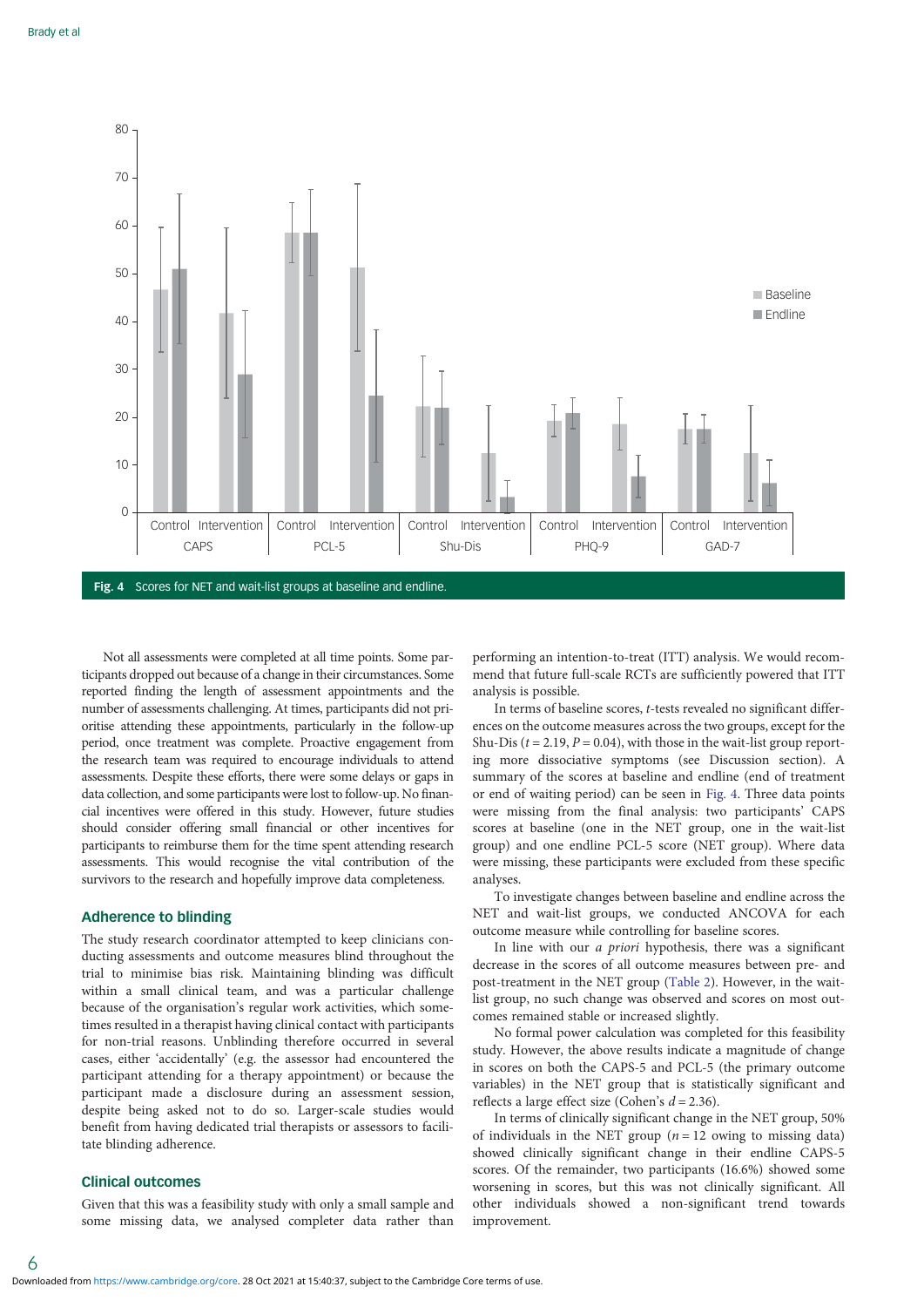<span id="page-6-0"></span>Using the criteria outlined above, we also explored clinically significant change on the PCL-5 in the NET group. The results indicated that 83% of participants  $(n = 12)$  owing to missing data) showed clinically significant improvement in their self-reported PTSD symptoms at endline. Of the remaining two participants, one reported symptomatic improvement which was not clinically significant, and another reported a slight worsening of symptoms, although symptoms were only just above diagnostic threshold even at baseline.

# **Discussion**

Survivors of human trafficking experience multiple forms of abuse and suffer a range of health consequences.<sup>2,3</sup> There is limited evidence relating to effective treatments for this complex and highly vulnerable group, and little is known about their ability to engage in psychological therapy.

This feasibility study shows that evidence-based psychological interventions can be implemented successfully with trafficked individuals with a chronic trauma history, even while they continue to experience uncertainty and instability in their immigration and social circumstances. The low attrition rate indicates that NET was perceived to be an acceptable treatment by trafficking survivors. The results are promising and suggest that NET is a viable treatment for survivors of trafficking that warrants further evaluation in fullscale RCTs.

However, a number of clinical and procedural issues would require consideration in any future trials involving trafficking survivors.

## Clinical issues

Although participant recruitment and retention were acceptable, a number of individuals were not sufficiently stable or declined to participate in a trauma-focused intervention. This is in keeping with the emergent literature on the provision of psychosocial care to survivors of trafficking, which suggests that their other (often significant) needs, including safety, social and legal needs, must be addressed alongside any mental health treatment.<sup>[27](#page-8-0)</sup> Comprehensive case management to address the full range of psychosocial needs of the survivor is important to support positive clinical outcomes. However, many participants completed (and benefited from) NET despite their ongoing practical problems. This suggests that ongoing legal and social problems are not necessarily a barrier to an individual's engagement with a trauma-focused intervention.

A collaborative approach, with respect for survivors' autonomy, is considered to be another pillar of clinical interventions for trafficking survivors. Providing detailed information about treatment

| <b>Table 2</b> ANCOVA results                                                                                                                |             |                    |
|----------------------------------------------------------------------------------------------------------------------------------------------|-------------|--------------------|
|                                                                                                                                              | Coefficient | 95% CI             |
| NFT v. wait-list<br>PCL-5 $(n = 18)$                                                                                                         | $-18.42**$  | $[-30.21, -6.62]$  |
| $NFT$ $V$ wait-list<br>Shu-Dis $(n = 20)$                                                                                                    | $-30.90***$ | $[-42.16, -19.64]$ |
| $NFT$ $V$ wait-list<br>$PHO-9 (n = 20)$                                                                                                      | $-16.21***$ | $[-21.76, -10.63]$ |
| NFT v. wait-list<br>$GAD-7 (n = 20)$                                                                                                         | $-1274***$  | $[-16.60, -8.88]$  |
| NFT v wait-list                                                                                                                              | $-10.35***$ | $[-14.70, -6.00]$  |
| GAD-7, seven-item Generalised Anxiety Disorder Scale; PHQ-9, nine-item Patient Health<br>Ouestionnaire.<br>** $P < 0.01$ , *** $P < 0.001$ . |             |                    |

and supporting survivors to make an informed choice about their care is particularly important for this population. A key challenge in delivering an RCT with this population was the lack of flexibility in how and when treatment could be offered, which is known to be an important consideration when working clinically with this group.[4,6](#page-8-0) Although uptake of and engagement with the intervention within the constraints of the RCT were generally good, further consideration should be given to how the RCT protocol might be adapted to include more flexibility for individuals who are also dealing with substantial social problems, for example, offering a staggered baseline design.

Although NET brought about a reduction in both PTSD and other psychological symptoms, some clinical issues emerged that require further exploration in future research. The participants were quite heterogenous as a group: some reported a long trauma history that extended beyond their trafficking experiences, whereas others had fewer or more time-limited exposures to trauma. This led to high variability in baseline and outcome scores and made it difficult to draw conclusions that would be fully generalisable to survivors of all types (or lengths) of trafficking. It also necessitated decisions about which traumatic events could be addressed within a limited number of sessions. This was sometimes challenging both for participants and therapists. Trafficking often leaves individuals with significant trust difficulties, but the limitations of the trial necessitated therapists to quickly develop a trusting working alliance with the participants. As above, consideration should be given to where it might be possible to introduce flexibility into the treatment protocol to optimally facilitate survivor engagement in trauma-focused treatment.

In addition, the impact of shame in the maintenance of PTSD symptoms (and as a barrier to engagement with trauma-focused treatment) frequently arose as a theme in therapy sessions and in the therapists' supervision sessions. This is in keeping with previous research, $^{10,13}$  $^{10,13}$  $^{10,13}$  which also highlights shame as a key difficulty for trafficking survivors. This issue may benefit from further exploration in future research, for example, ascertaining whether any particular adaptations to the standard NET protocol might be helpful for this group. However, of note is that the final outcomes were posttreatment, whereas research<sup>28</sup> indicates benefits of NET over longer follow-up periods.

Further research should include a follow-up period and could also explore the experience of trafficking survivors undertaking NET and factors that influence decision-making around engaging in treatment. Consideration should also be given to developing and trialling alternative interventions (drawing on the existing evidence base) that might help meet the needs of trafficking survivors with symptoms of PTSD who do not yet feel ready to engage with trauma-focused therapy.

# Impact of practical needs of trafficking survivors

Owing to the study's relatively flexible inclusion criteria, only two individuals were excluded from the trial on the grounds of preoccupation with social or legal issues. The majority of participants had unresolved immigration claims at the point of entry to the trial. We had anticipated delivering treatment in the absence of integrated holistic support, but inconsistency in participants' access to practical support (including legal protection) was a key challenge in this study. For individuals who did not have access to the organisation's holistic model of care, the therapist was often the sole provider of care and undertook additional advocacy activities to ensure the participant's safety and stability. At times, this advocacy work was also required to manage wavering engagement in NET due to preoccupation with legal and welfare issues.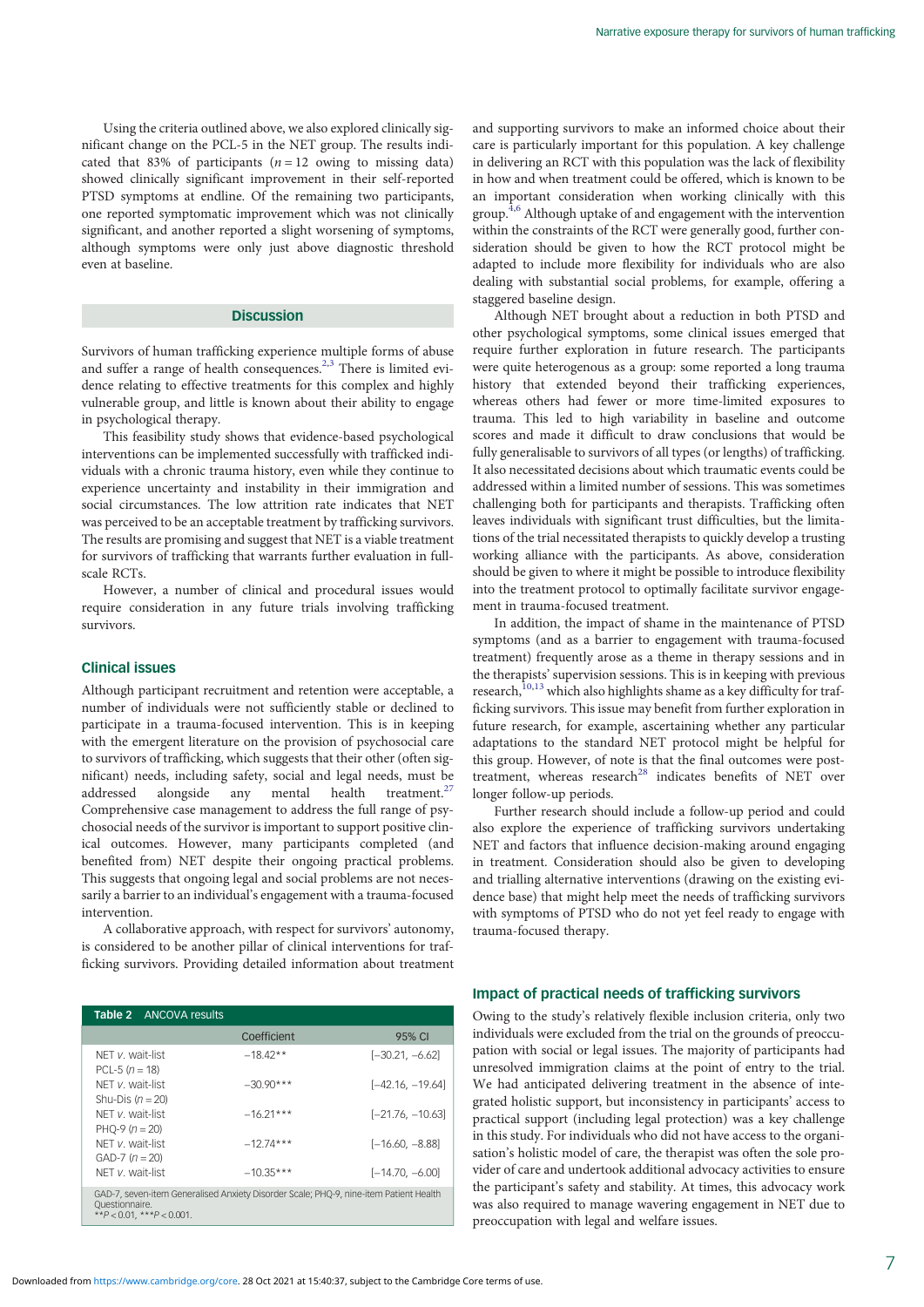Although we had anticipated that trafficking survivors would have additional practical needs, we had expected that 'trial-only' participants would be able to access alternative sources of practical support in the community during the course of therapy (such as via the agency that referred them into the trial). However, very few 'trial-only' participants were able to access adequate practical support, and they relied heavily on their trial therapist, which had not been expected at the design stage of the study. The sample size was too small to make meaningful comparisons in relation to this (although the number of trial-only participants was distributed relatively evenly across the NET and wait-list groups). During the implementation of the trial, we decided that it was clinically unethical not to provide equal access to support for urgent needs (e.g. for legal or housing issues); the trial therapists therefore spent time not recorded in the session total ensuring these needs were met (e.g. through writing clinical letters). We also did not record the amount of contact that the organisational clients may have had with other team members in order to address any practical needs. This is a limitation and may have affected our clinical outcomes because some individuals may have accessed more support than others during the treatment or wait-list period.

We have reflected on how future studies might address this issue. The main challenge in manualising access to practical support is the unpredictability of needs. Even individuals with leave to remain in the UK and relatively stable circumstances at trial commencement were not exempt from experiencing significant unpredictable problems (e.g. housing or financial crises) over the course of the project. We suggest that to strike a balance between methodological rigour and clinically ethical practice, it is important that ad hoc practical support is available to all participants, rather than participants being offered a manualised 'dose' of practical support sessions. It will also be crucial to monitor how and when such support is utilised by participants in a future study to explore what (if any) relationship this has with treatment outcomes.

There is an ethical question about the appropriateness of a waitlist control for trafficking survivors in unstable psychosocial circumstances. Two participants in the wait-list group were too unstable to take up therapy when it was later offered owing to deterioration in their circumstances. This issue should be considered carefully both in future RCTs and in clinical settings, where it might be prudent to prioritise survivors of trafficking on therapy waiting lists so that therapy is offered at a time when the individual is in a period of relative stability. At a minimum, it is important that survivors have ready access to *ad hoc* holistic support throughout any waiting period, which might reduce the risk of people destabilising or dropping out before therapy can be offered.

A key clinical recommendation of this study is that psychological support for trafficking survivors should be provided within the context of multidisciplinary support. This is likely to promote sustained engagement with psychological treatment and consequently more optimal outcomes from therapy. This is echoed in lit-erature<sup>[4](#page-8-0),[13](#page-8-0),[27](#page-8-0)</sup> which notes that beyond psychological treatment, there is a need for trafficking survivors to access adjunctive support, to promote safety and stability and reduce the risk of future exploitation. Future RCTs should therefore make provision for multidisciplinary support to flexibly address the holistic needs of participants within the trial context.

## Procedural issues

The clinical setting of the trial led to some challenges with delivering the RCT protocol and assessments exactly as planned. One issue was that randomisation did not bring about an even distribution of key demographic characteristics of the participants across the groups, which could have influenced the results. Of particular note, a

significant difference in scores on the Shu-Dis (self-rated dissociation symptoms) was found between the groups at baseline. This may have influenced the results of the study and may be relevant to treatment outcomes. Future studies should therefore consider using stratification to ensure better matching between groups, including on factors such as level of dissociative symptoms. In addition, although the clinical findings of this study are promising, the small sample size may have inflated the magnitude of the effect size, so further studies with a larger sample are required. Similarly, the immediate post-treatment improvement for NET clients may have been a placebo effect, and post-treatment follow up of at least three months should be included in future trials.

Another threat to the validity of the treatment outcomes was the use of interpreters to translate outcome measures in the study. Although this was necessary to avoid excluding non-English speakers from the study, the lack of availability of standardised translations of these measures may have led to bias in translation or understanding of measures. This may have affected the overall results of the study. Future trials should endeavour to use standardised translations of outcome measures wherever possible (or to translate and back-translate measures).

Owing to limited resources, there were a high number of therapists involved in the delivery of NET and trial assessments in this study. This may have led to some inconsistencies across treatment and assessments. Treatment model fidelity was closely monitored through supervision, but the lack of an objective structured fidelity rating was a limitation of this study.

In addition, some individuals received more than the allocated number of NET (or non-NET) sessions, because clinicians used their discretion to extend the course of therapy where this was clinically indicated, where participants missed or cancelled sessions, or where additional non-therapy sessions were required to address practical issues. This led to an extended average period of time over which therapy was delivered (over 7 months), resulting in a discrepancy with the control wait-list period, which was maintained at 5 months (the original estimated duration of therapy). This may have influenced the results of the study to some degree. The NET session number protocol should be monitored and adhered to more closely in any full-scale trial, which should be more possible if practical support is available consistently to all participants. Consideration should also be given to whether more flexibility is needed in the number of sessions offered for individuals with very chronic trauma histories. To address these procedural issues, it is recommended that dedicated trial clinicians are identified to undertake any assessment or therapy delivery within future RCTs.

In conclusion, the results of this study indicate that a full-scale RCT is likely to be feasible with trafficking survivors in a real-world clinical context. The findings build on the existing literature indicating that NET is an effective treatment for survivors of trafficking presenting with PTSD and can bring about improvement in other psychological symptoms. Future research should consider ways to ensure the holistic needs of participants are met, to facilitate their optimal engagement in any psychological intervention.

Francesca Brady, The Helen Bamber Foundation, London, UK; Woodfield Trauma Service, Central and North West London NHS Foundation Trust, London, UK; and Department of Clinical, Educational and Health Psychology, University College London, UK; Amy Chisholm, Freedom from Torture, London, UK; Eileen Walsh, The Helen Bamber Foundation, London, UK; and Traumatic Stress Clinic, Camden and Islington NHS Foundation Trust, London, UK; Livia Ottisova, Traumatic Stress Clinic, Camden and Islington NHS Foundation Trust, London, UK; Leonardo Bevilacqua, Department of Clinical Psychology, University of East Anglia, UK; Claire Mason, School of Psychology, University of East London, London, UK; Martha von Werthern, Department of Clinical Educational and Health Psychology, University College London, UK; Teresa Cannon, The Helen Bamber Foundation, London, UK; **Christina Curry**, The Helen Bamber Foundation,<br>London, UK; **Kemi Komolafe**, The Helen Bamber Foundation, London, UK; **Rachel** Elizabeth Robert, The Helen Bamber Foundation, London, UK; Katy Robjant, Freedom from Torture, London, UK; and Vivo International, Konstanz, Germany;